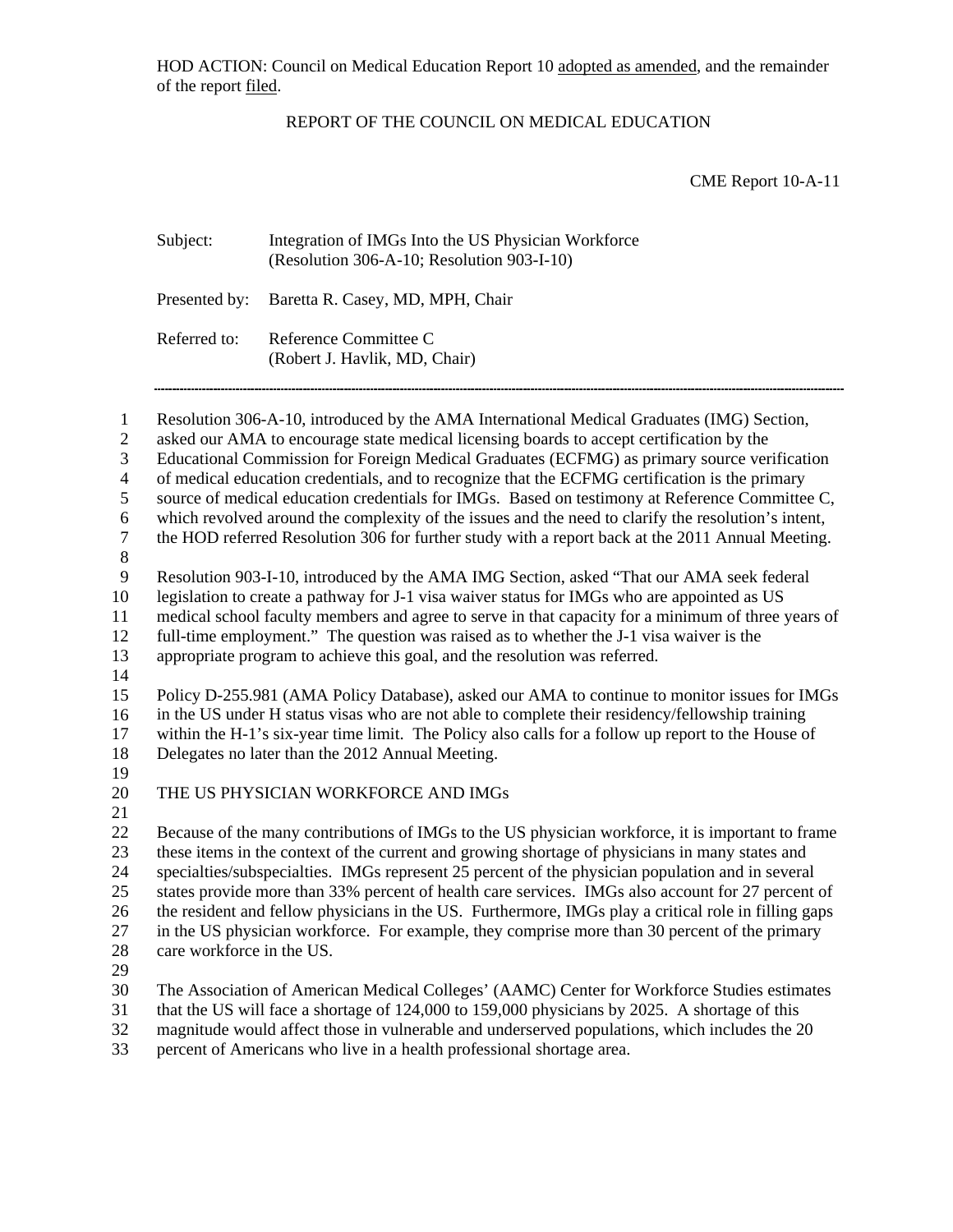Further, the pace of the shortfall has been escalating over the past decade, with reports of current 1

physician workforce shortages since 2000 from at least 22 states, with five additional states having 2

predicted future shortages. Twenty-two specialty groups are reporting shortages now or in the very 3

near future, including gastroenterology, thoracic surgery, general surgery, generalist physicians, 4

- geriatric medicine, oncology, pediatric subspecialties, public health, rheumatology, allergy and 5
- immunology, child psychiatry, critical care, emergency medicine, family medicine, neurosurgery, cardiology, dermatology, medical genetics, anesthesiology, endocrinology, psychiatry and 6 7
- hospice/palliative medicine. 8
- 9

### 10 IMGs AND GRADUATE MEDICAL EDUCATION IN THE US

11

12 13 14 15 16 17 18 In light of these current and projected shortages of physicians, the nation's medical schools have responded to calls by the Council on Graduate Medical Education, AAMC, AMA, and other organizations to increase class enrollments and to develop new medical schools. These efforts have been successful. Unfortunately, Medicare support for graduate medical education (GME) has been frozen since 1997. Without an increase in the number of available, funded residency slots, the size of the US workforce will remain stagnant. In addition, thousands of eligible and qualified IMGs will be unable to secure a residency position and to practice medicine in the US.

19

20 Looking at the specialty choices of IMGs over the past several years, IMGs often select

21 22 residency/fellowship positions in disciplines that have fallen out of favor with US-trained MDs and DOs, while being displaced from the specialties that have gained in popularity with US medical

- 23 24 25 graduates. For example, there have been substantial increases of IMGs in primary care specialties, and major decreases of IMGs in anesthesiology, pathology, psychiatry, and physical medicine and rehabilitation.
- 26

#### 27 J-1 VISA WAIVERS

28

29 30 31 One program that is vital for addressing physician shortages in underserved areas is the J-1 visa waiver program, which allows IMGs to remain in the US after completing a residency/fellowship if they have agreed to practice in a medically underserved location for at least three years.

32

33 34 35 36 37 The H1-B employer-sponsored visa, however, limits IMGs to six years of residency/fellowship training. With training in some fields as long as eight years in length, some IMGs have been denied visa extensions and were unable to complete their residency education. These denials were the impetus for CME Report 11-A-10. Since that time, however, no additional visa denials have been brought to the attention of the AMA IMG Section.

38

39 40 41 42 43 44 45 46 47 48 49 Academic medicine shares some of the same workforce concerns noted above. Many IMGs are well-qualified for medical school faculty positions but cannot accept these appointments because J-1 visa waivers are available only to clinicians, not faculty. As medical school class sizes continue to increase, and as more new medical schools are developed, IMGs could significantly contribute to helping educate the physician workforce of tomorrow, as called for by Resolution 903-I-10. With respect to the medical workforce shortages in specific states and specialties, as noted above, it would be wise to tie any expansion of J-1 waivers to these needs. This would be an extension of the Conrad State 30 J-1 Visa Waiver Program, which authorizes state health agencies to place physicians in federally designated underserved areas where it is difficult to recruit and retain physicians. Existing AMA policy supports permanent reauthorization of the program and its expansion from 30 to 50 positions per state.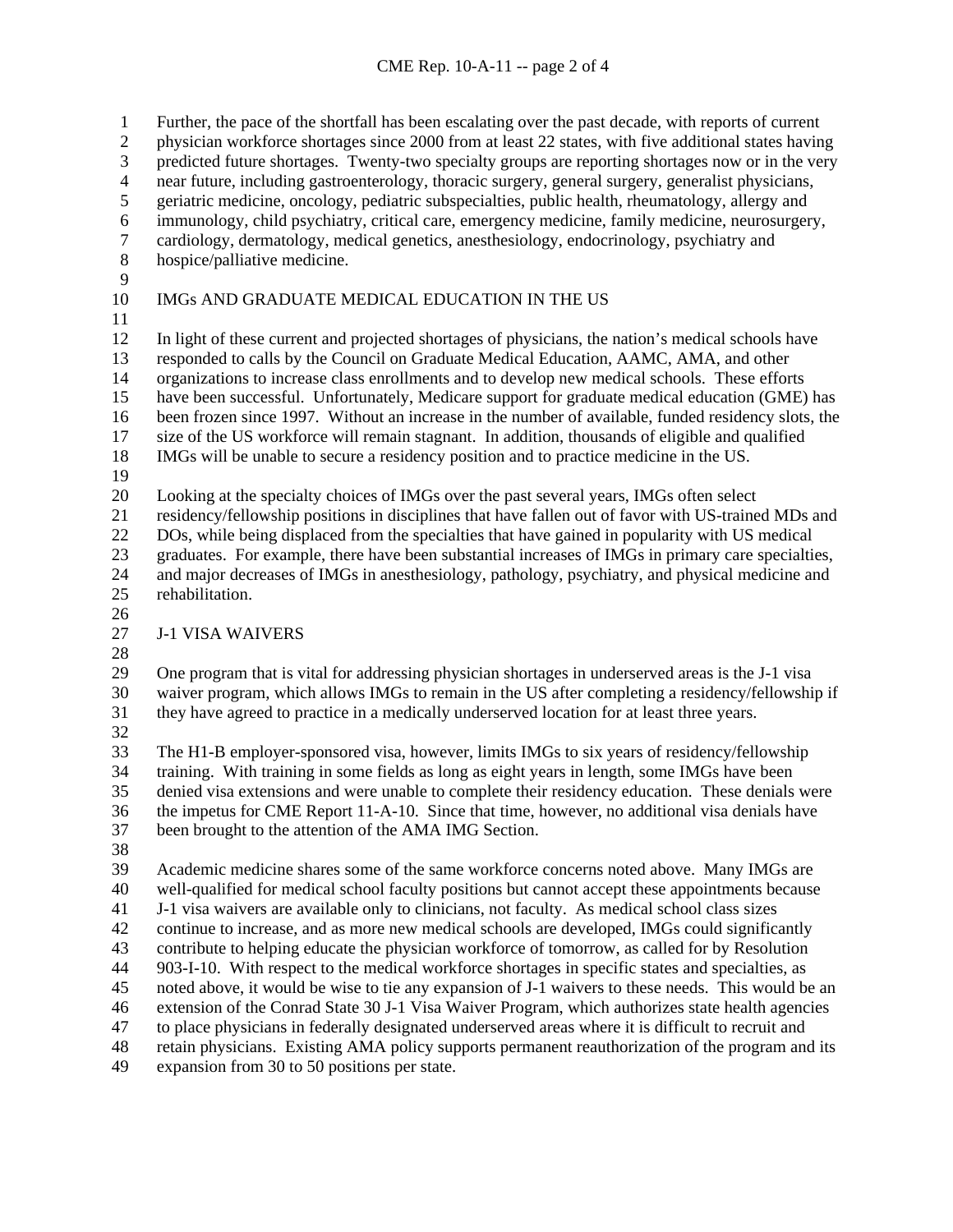# 1 REDUCING THE ADMINISTRATIVE BURDEN ON IMGs

2 3

Resolution 306-A-10 called for the AMA to encourage state medical licensing boards to accept ECFMG certification as primary source verification of medical education credentials, and to recognize that the standard ECFMG certificate is proof of medical education credentials verified from primary sources for all IMGs. Currently, IMGs who wish to enter an ACGME-accredited residency or fellowship program in the US must obtain ECFMG certification prior to program entry. Since the ECFMG issues the standard ECFMG certificate to applicants who meet all of the examination and medical education credential requirements, this organization would be the appropriate entity to be recognized as the source for primary source verification of an IMG' medical education credentials. State licensing boards could then accept ECFMG certification in lieu of requiring IMGs to submit original documentation again. Taking this action would

- 11 12
- 13 14 significantly reduce a duplicative and onerous administrative burden on IMGs as well as licensing boards, hospitals, employers, and payers, and would facilitate IMGs' ability to obtain licensure and
- 15 begin providing health care services.
- 16

17 18 19 20 21 22 23 24 25 26 27 28 29 30 The Federation Credentials Verification Service (FCVS) of the Federation of State Medical Boards (FSMB) also ensures primary source verification of IMGs' medical education credentials. The majority of state licensing boards accept FCVS verification of credentials for the purpose of medical licensure. The ECFMG and FSMB's FCVS have an agreement to cooperate in the primary source verification of the medical education credentials of IMGs. Under the terms of the agreement, since September 2004, the ECFMG has used a mutually acceptable process to obtain primary source verification of the medical diploma and final medical school transcript of IMG's applying for ECFMG certification. If those applicants apply to the FCVS, the ECFMG is able to provide verification of their credentials immediately to FCVS, eliminating the time involved in obtaining primary source verification from foreign medical schools as part of the licensure process. If an applicant's medical education credentials were not verified using the mutually acceptable process, the ECFMG obtains primary source verification of the credentials for the FCVS. In either event, IMGs should check with their state medical board to make sure they meet the board's requirements first and foremost.

31

#### 32 RECOMMENDATIONS

33

34 35 36 37 38 39 For the past 75 years, international medical graduates have made a consistent and significant contribution to American medicine and helped our nation meet its need for health care services. Ensuring that IMGs can continue to play a key role in our country is especially timely as predictions of physician workforce shortages grow more critical. Working for more appropriate, evidence-based changes in state and national regulations and programs can help IMGs as well as our nation's citizens.

40

41 42 43 The Council on Medical Education therefore recommends that the following recommendations be adopted in lieu of Resolution 306-A-10 and Resolution 903-I-10 and that the remainder of the report be filed.

44

45 46 47 1. That our American Medical Association (AMA) International Medical Graduates Section continue to monitor any H-1B visa denials as they relate to IMGs' inability to complete accredited GME programs. (Directive to Take Action)